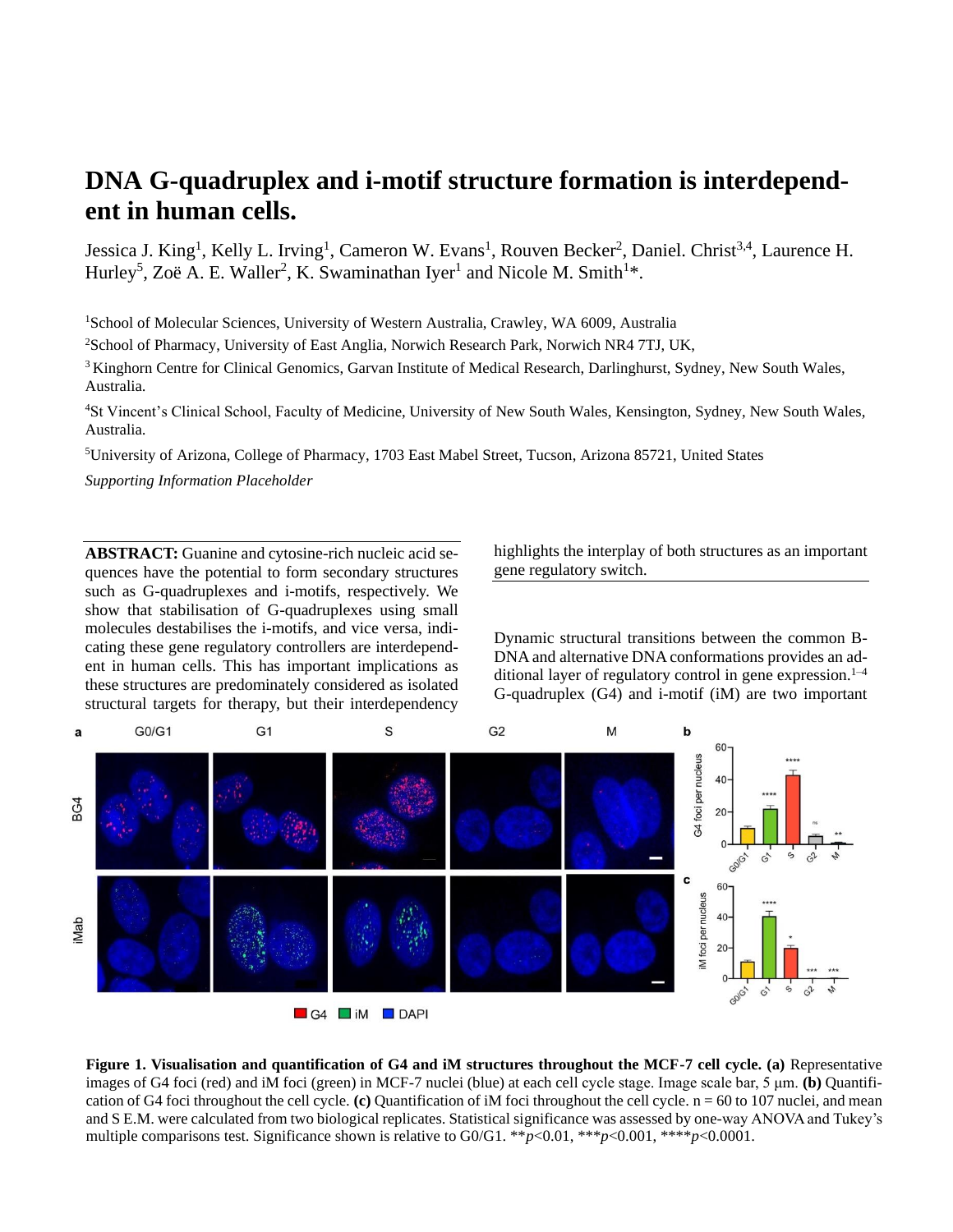classes of non-canonical DNA structures that form within certain guanine- and cytosine-rich regions of the human genome, respectively. As iM structures are formed via a stack of intercalating hemiprotonated cytosine base pairs (C+:C), it was initially thought that iM formation required slightly acidic pH, however, it has now been established that these structures form at physiological pH within cellular environments. 5,6 G4 structures are formed from pistacked planar G-tetrads, where each G-tetrad consists of four guanine bases held together by Hoogsteen hydrogen bonding, and are further stabilised by physiologically relevant cations. $7-10$  G4 and iM folding mechanisms have been used to predict the propensity of their formation across the genome and their overrepresentation in regulatory regions. 5,11 Furthermore, their structural features have been widely exploited as scaffolds for the design of small molecule targeting ligands to stabilise G4 and iM structures and thereby regulate gene expression. 12–16 Most G4s identified to date have been classified as transcriptional suppressors, in contrast, there is increasing evidence that iM structures may play the opposite role in gene regulation in activating gene expression.<sup>1,3,13</sup> Given that these G- and C-rich sequences occur in complimentary strands of duplex DNA, understanding G4 and iM dynamics relative to each other is crucial for developing targeted therapies. Previous in vitro studies of duplex DNA containing complementary G- and C-rich strands have reported that G4 and iM formation are mutually exclusive. 12,13,17 Here, we demonstrate for the first time that inducing and stabilising G4 or iM destabilises the other in human cells, potentially perturbing dynamic structural transitions across the genome. In particular, we show that targeting one of these non-canonical DNA structures using small molecule stabilising ligands induces destabilisation of the other. Given that these non-canonical structures are important genomic regulatory elements, their dynamic interdependence suggests that it is not only active stabilisation but also concomitant destabilisation of the other that governs gene regulation.

During transcription local unwinding of duplex DNA facilitated by negative supercoiling stress generates transiently exposed single-strand segments enabling G4 and iM structures to form.<sup>18</sup> In order to establish the propensity of formation of G4 and iM secondary structures in human cells, it was pivotal to comprehensively map G4 and iM formation throughout the entirety of the cell cycle. This is essential to map both the prevalence of these secondary structures and the biological roles they play in regulating gene expression. Using recent breakthroughs in the development of structure-specific antibodies BG4<sup>10</sup> and iMab<sup>6</sup>, to detect G4 and iM structures, respectively, in human cells, we quantified their formation at the five main cell cycle stages (G0/G1, G1, S, G2, and M) in the MCF-7 cell line (cell cycle arrest was confirmed by flow cytometry, Supplementary Fig. 2). We confirmed the propensity for G4 formation was maximal at S phase, during DNA replication, and iM formation was highest at G1

during high levels of transcription (Fig. 1).<sup>6,10</sup> Not surprisingly, G4 and iM formation were lowest during G2 and M phase (Fig. 1), when cellular process such as transcription and replication are restricted, and histone modifications lead to chromatin condensation. <sup>19</sup> This suggests that the



**Figure 2. Stabilisation of G4 and iM structures within MCF-7 nuclei. (a)** Chemical structure of GQC-05 (NSC338258). **(b)** Representative images of G4 foci in MCF-7 nuclei before and after treatment with GOC-05 (10) μM). **(c**) Stabilisation of G4s by GQC-05 increases G4 foci count. **(d)** Chemical structure of 71795 (NSC71795). **(e)**  Representative images of iM foci in MCF-7 nuclei before and after treatment with 71795 (10 μM). **(f)** Stabilisation of iMs by 71795 increases iM foci count. Image scale bar, 5 μm. **(c,f)** Quantification of G4 and iM foci in MCF-7 nuclei, n= 138-213. Mean and S.E.M. calculated from two biological replicates. Statistical significance was assessed by t-test, \*\*\*\**p*>0.0001.

number of these secondary structures formed within the genome coincides with chromatin accessibility. <sup>11</sup> Furthermore we validated that mimosine, RO-3306, and colcemid, which were used to arrest the cell cycle, did not affect the stabilisation of G4 or iM structures, confirming that the changes in the number of detectable G4 and iM were indeed related to cell cycle stage (Supplementary Fig. 3).

In order to establish whether treatment of cells with small molecules designed to stabilise G4 and iM would induce a concomitant increase in the number of detectable structurers, we treated unsynchronised MCF-7 cells with ellipticine analogues, either a G4 stabilising ligand (GQC-05, 10  $\mu$ M) or iM stabilising ligand (71795, 10)  $\mu$ M) for 1 hr (Fig. 2). The efficacy of GQC-05 to selectively stabilise G4 DNA has been previously reported.<sup>20</sup>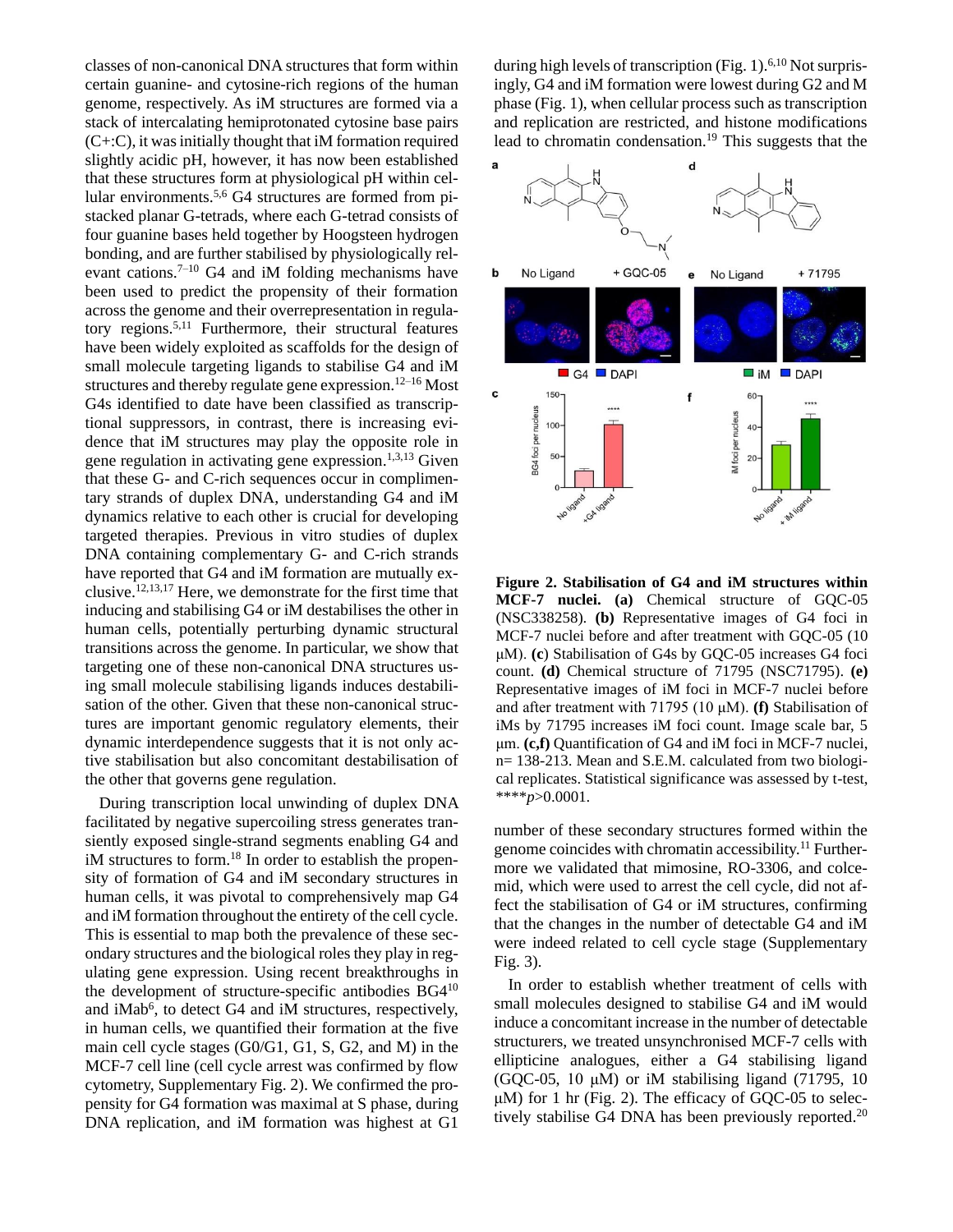

**Figure 3. G4 and iM formation is interdependent in human cell nuclei. (a)** Immunofluorescence of G4 (red) and iM (green) foci in MCF-7 nuclei (blue) at G1 in the presence of GQC-05 (10 μM) and 71795 (10 μM). **(b)** Immunofluorescence of G4 and iM in S phase arrested MCF-7 nuclei, after treatment with GQC-05 (10 μM) and 71795 (10 μM). **(c-h)** Quantification of G4 and iM foci in G1 **(c-e)** and S **(f-h)** arrested MCF-7 cells. Sample sizes ranged from n= 168 to 204 nuclei from two biological replicates. Statistical significance is shown relative to the no ligand control and was assessed by one-way ANOVA and Tukey's multiple comparisons test. \**p*<0.1, \*\**p*<0.01, \*\*\**p*<0.001, \*\*\*\**p*<0.0001. **(e,h)** Stack plots showing the relative abundance of G4 and iM foci in G1 **(e)** and S **(h)** arrested MCF-7 nuclei.

In the case of iM ligand (71795) we performed biophysical analysis to demonstrate high preference for iM DNA structures over G4 and duplex DNA (Supplementary Table 2). Treatment of MCF-7 cells with GQC-05 and 71795 at 10  $\mu$ M resulted in statistically significant ( $p <$ 0.0001) increases in the number of nuclear G4 and iM foci respectively (Fig. 2) confirming ligand-induced stabilisation within the cellular environment. Given that both these structural transitions are dynamic, small molecule binding stabilises the structures, locking them into position.

We next examined the consequences of stabilising one structure on the prevalence of the other. Given that G4 formation is maximal at early S phase, and iM formation is maximal at G1, we synchronised MCF-7 cells at these two stages, followed by treatment with GQC-05 (10 μM, 1 hr) and 71795 (10  $\mu$ M, 1 hr). In the case of cells arrested in G1 stage, treatment with GQC-05 resulted in a significant increase in G4 and a decrease in iM formation (Fig. 3c,d,g). Treatment with 71795 resulted in an increase in iM and significant decrease in the G4 formation (Fig.

3c,d,g). Similar results were obtained for cells arrested in S phase (Fig. 3e,f,h). This result suggests that during G1 phase, when there is high propensity towards the formation of iM, the stabilisation of G4 structures occurs at the expense of the number of iM structures. Similarly, during S phase, when there is high propensity towards the formation of G4, treatment with the iM-stabilising ligands triggers the unfolding of G4 structures. This indicates that G4 and iMs are interdependent and act as structural controllers of each other's formation. 12,13 We also treated unsynchronized cells with GQC-05 and 71795 sequentially, 71795 and GQC-05 sequentially and with both ligands simultaneously, and found that these ligands act competitively (Fig. 4).

In conclusion our findings confirm that while G4 and iM formation in human cells is dependent on chromatin accessibility and cell cycle progression, they are also highly dependent on the formation of each other. In particular we show that stabilisation of G4 structures at G1 phase (when iMs are most prevalent) causes a reduction in the number of iM structures, while stabilising iMs at S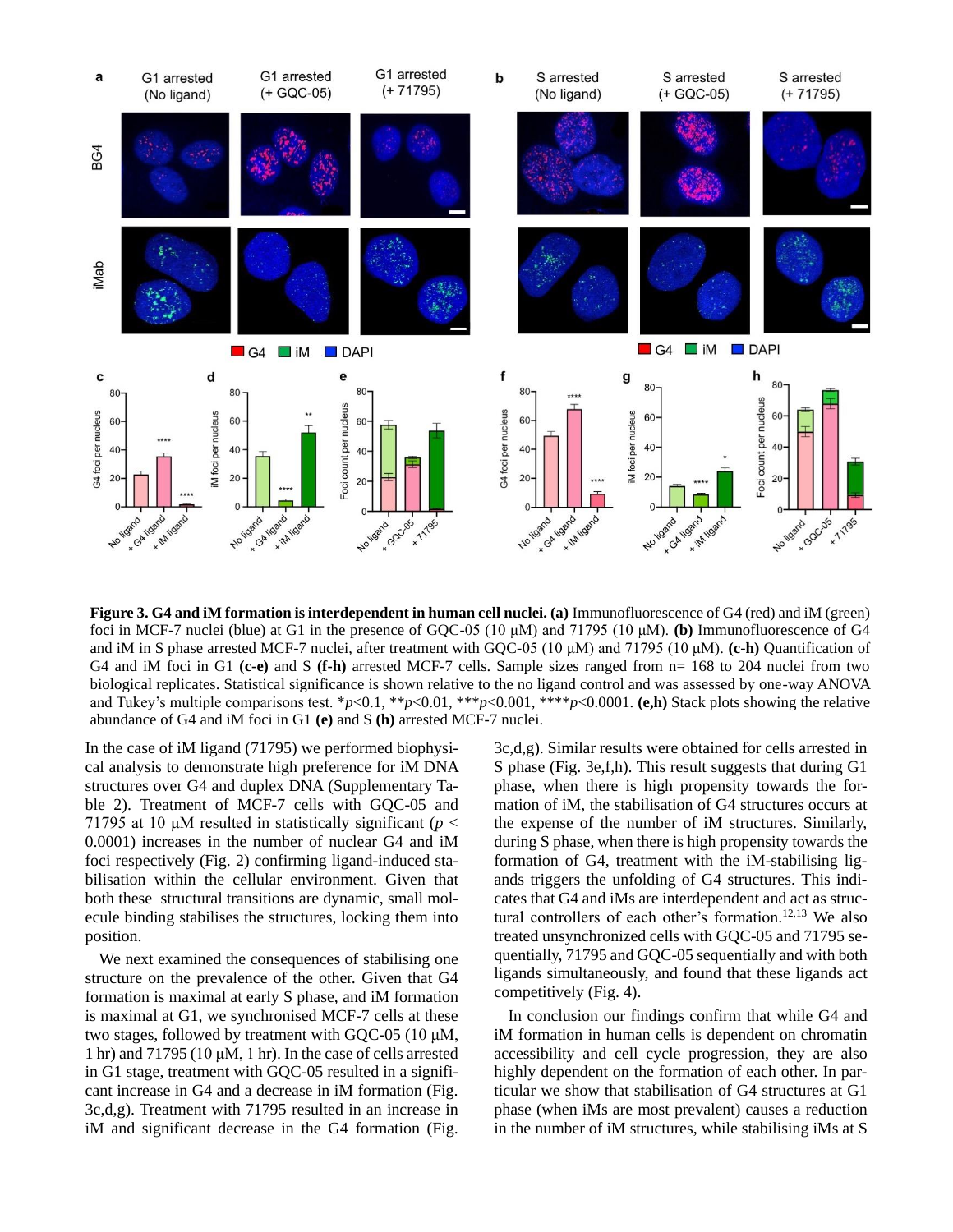phase (when G4s are most abundant) results in a decrease in the number of observed G4 structures. Our results provide insights into the nature of G4 and iM formation and offer a basis for future biological studies and therapeutic targeting for diseases.



**Figure 4. BG4 and iMab quantification in MCF-7 cell nuclei with G4 and iM stabilization.** GQC-05 and 71795 ligands were used to stabilise G4 and iM structures, respectively. MCF-7 cell nuclei were treated with GQC-05 (10 μM) after iM stabilization and as well as treatment with 71795 (10 μM) after G4 stabilization. GQC-05 (10 μM) and 71795 (10 μM) were also added simultaneously. **(a)** BG4 quantification in MCF-7 nuclei. **(b)** iMab quantification in MCF-7 nuclei. Mean and S.E.M. are displayed. Sample sizes ranged from n= 47 to 95 nuclei from three technical triplicates. Statistical significance relative to the no ligand control is displayed. ns = non-significant, \**p*<0.1, \*\**p*<0.01, \*\*\**p*<0.001, \*\*\*\**p*<0.0001.

## **ASSOCIATED CONTENT**

This information includes flow cytometry graphs, statistical significance results, immunofluorescence experiments, and FRET spectra. This information is available free of charge via the Internet at [http://pubs.acs.org.](http://pubs.acs.org/)

#### **AUTHOR INFORMATION**

**Corresponding Author**

nicole.smith@uwa.edu.au

**Funding Sources**

This work was funded by the Australian Research Council (ARC), the National Health and Medical Research Council (NHMRC) of Australia and the Cancer Council of Western Australia.

### **ACKNOWLEDGMENT**

The authors thank S. Balasubramanian for his gift of pSANG10-3F-BG4. The authors acknowledge the facilities and technical assistance of the Australian Microscopy & Microanalysis Research Facility at the Centre for Microscopy, Characterisation & Analysis. The University of Western Australia, a facility funded by the University, State and Commonwealth Governments.

#### **REFERENCES**

1. Kang, H. J., Kendrick, S., Hecht, S. M. & Hurley, L. H. The transcriptional complex between the BCL2 i-motif and hnRNP LL is a molecular switch for control of gene expression that can be modulated by small molecules. *J Am Chem Soc* **136**, 4172–85 (2014).

2. Kendrick, S. *et al.* The Dynamic Character of the *BCL2* Promoter i-Motif Provides a Mechanism for Modulation of Gene Expression by Compounds That Bind Selectively to the Alternative DNA Hairpin Structure. *J. Am. Chem. Soc.* **136**, 4161–4171 (2014).

3. Siddiqui-Jain, A., Grand, C. L., Bearss, D. J. & Hurley, L. H. Direct evidence for a G-quadruplex in a promoter region and its targeting with a small molecule to repress c-MYC transcription. *Proceedings of the National Academy of Sciences* **99**, 11593–11598 (2002).

4. Cogoi, S. & Xodo, L. E. G-quadruplex formation within the promoter of the KRAS proto-oncogene and its effect on transcription. *Nucleic Acids Research* **34**, 2536–2549 (2006).

5. Wright, E. P., Huppert, J. L. & Waller, Z. A. E. Identification of multiple genomic DNA sequences which form i-motif structures at neutral pH. *Nucleic Acids Res* **45**, 2951–2959 (2017).

6. Zeraati, M. *et al.* I-motif DNA structures are formed in the nuclei of human cells. *Nature Chemistry* **10**, 631–637 (2018).

7. Burge, S., Parkinson, G. N., Hazel, P., Todd, A. K. & Neidle, S. Quadruplex DNA: sequence, topology and structure. *Nucleic Acids Research* **34**, 5402–5415 (2006).

8. Fundamentals of Quadruplex Structures. in *Quadruplex Nucleic Acids* (eds. Neidle, S. & Balasubramanian, S.) 1–30 (Royal Society of Chemistry, 2006). doi:10.1039/9781847555298-00001.

9. Adrian, M., Heddi, B. & Phan, A. T. NMR spectroscopy of G-quadruplexes. *Methods* **57**, 11–24 (2012).

10. Biffi, G., Tannahill, D., McCafferty, J. & Balasubramanian, S. Quantitative visualization of DNA G-quadruplex structures in human cells. *Nature Chemistry* **5**, 182–186 (2013).

11. Hänsel-Hertsch, R. *et al.* G-quadruplex structures mark human regulatory chromatin. *Nat Genet* **48**, 1267–1272 (2016).

12. Cui, Y., Kong, D., Ghimire, C., Xu, C. & Mao, H. Mutually Exclusive Formation of G-Quadruplex and i-Motif Is a General Phenomenon Governed by Steric Hindrance in Duplex DNA. *Biochemistry* **55**, 2291–2299 (2016).

13. Sutherland, C., Cui, Y., Mao, H. & Hurley, L. H. A Mechanosensor Mechanism Controls the G-Quadruplex/i-Motif Molecular Switch in the MYC Promoter NHE III1. *J Am Chem Soc* **138**, 14138– 14151 (2016).

14. Balasubramanian, S., Hurley, L. H. & Neidle, S. Targeting G-quadruplexes in gene promoters: a novel anticancer strategy? *Nature Reviews Drug Discovery* **10**, 261–275 (2011).

15. Huppert, J. L. & Balasubramanian, S. G-quadruplexes in promoters throughout the human genome. *Nucleic Acids Res* **35**, 406– 13 (2007).

16. Kaiser, C. E. *et al.* Insight into the Complexity of the i-Motif and G-Quadruplex DNA Structures Formed in the KRAS Promoter and Subsequent Drug-Induced Gene Repression. *J Am Chem Soc* **139**, 8522–8536 (2017).